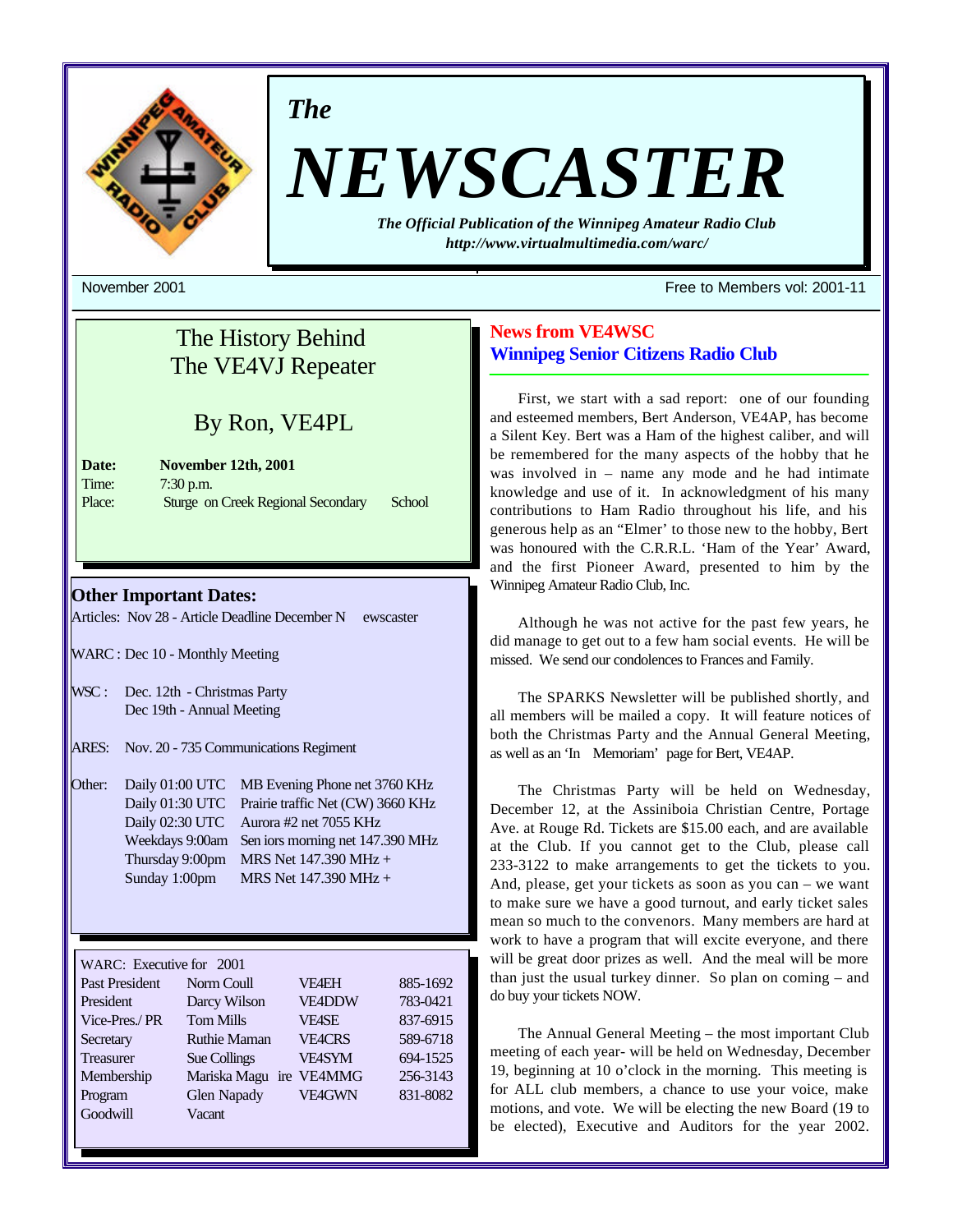Committee year-end reports will be presented, and you can ask questions; and if you wish to be active in the Club during the next year, you are encouraged to let your name stand for nomination to the Board (see or call Ed, VE4YU), or to volunteer for work with one of the Committees that will be re-constituted for 2002. There is a place for you in your club, and you will be most welcome. If you haven't managed a visit to the Clubrooms yet this year, please do come and see all the changes that have been made with the extension of our facilities (new rooms, new station setups, operating enhancements with computers, etc.). Come back once more, and we know you'll continue to make regular visits. And the coffee is still the best, and still only 25c per cup!

The Monthly Breakfast will be held on Thursday, November 8th, at 9:00 a.m., at the Canada Inns Garden City, McPhillips at Jefferson. Maybe you'll be lucky and win the draw for a free breakfast (or a special prize concocted by our super social director, George, VE4GNG).

The next regular Board Meeting will be on Wednesday, November 21st, and we hope to see all Board members out to this meeting. Because it is the last before the Annual meeting, and the Christmas Party, there will be important matters to discuss and act on.

And George, VE4GNG, the editor of the Blips 'n' Blurbs, continues to ask and look for contributions to this fine little in-house newsletter; so, if you have a submission that you feel will be acceptable, please put it in the B&B box near the sign-in book at the Club, or e-mail it to VE4WSC: ve4wsc@mb.sympatico.ca

For those asking about the new edition of the Blue Book … by the time you read this, we should have the copies available for sale at the Club. A further printing was necessary to fill our order – this was the reason for the delay. Price is \$10.00 per copy.



And, to end this column, just a reminder that the Club needs your donation to help in meeting its goals – please be generous.

# **Minutes for W.A.R.C. October 12, 2001 Submitted by Ruthie, VE4CRS**

### Recording Secretary Mr. Darcy Wilson VE4DDW

The President (Mr. Darcy Wilson VE4DDW) opened the meeting at 1930 hrs. The President welcomed the 39 members present, and proceeded with introductions.

#### *Errors of the previous minutes*

The President explained to the members that Mr. Vern Dutton VE4VQ has not resigned from the Board of Directors, but rather his term has expired. The President also reminded the membership that Mr. Dutton has volunteered to continue providing his services to the club.

#### *Motion for acceptance of previous minutes*

VE4PLJ moved that the minutes of the September meeting be approved as amended. - VE4RA Seconded Motion CARRIED

#### *Correspondence*

The Vice President read a letter from Mr. Dave Snydal RE the formation of a permanent planning committee for the International Ham Fest (IHF). There was brief discussion about this item.

#### *Old Business*

The President circulated a sign-up sheet for those interested in WARC jacket purchase.

#### *Treasures Report*

In the absence of the Treasurer, the President presented the year-end report via overhead projector. The net profit for FY 2000/2001 was \$74.92 There was some discussion over the cost of insurance for the club. The President agreed to look shop around for prices.

ACTION: President

VE4OV moved that the year-end report be adopted as being an accurate reflection for 2000/2001 - VE4JNF **Seconded** 

Motion CARRIED

#### *Audit Report*

Mr. Ed Henderson VE4YU presented the yearly Audit Report of the operations of the club. The report is included below:

October 15, 2001 Winnipeg Amateur Radio Club Inc. c/o 598 St. Mary's Road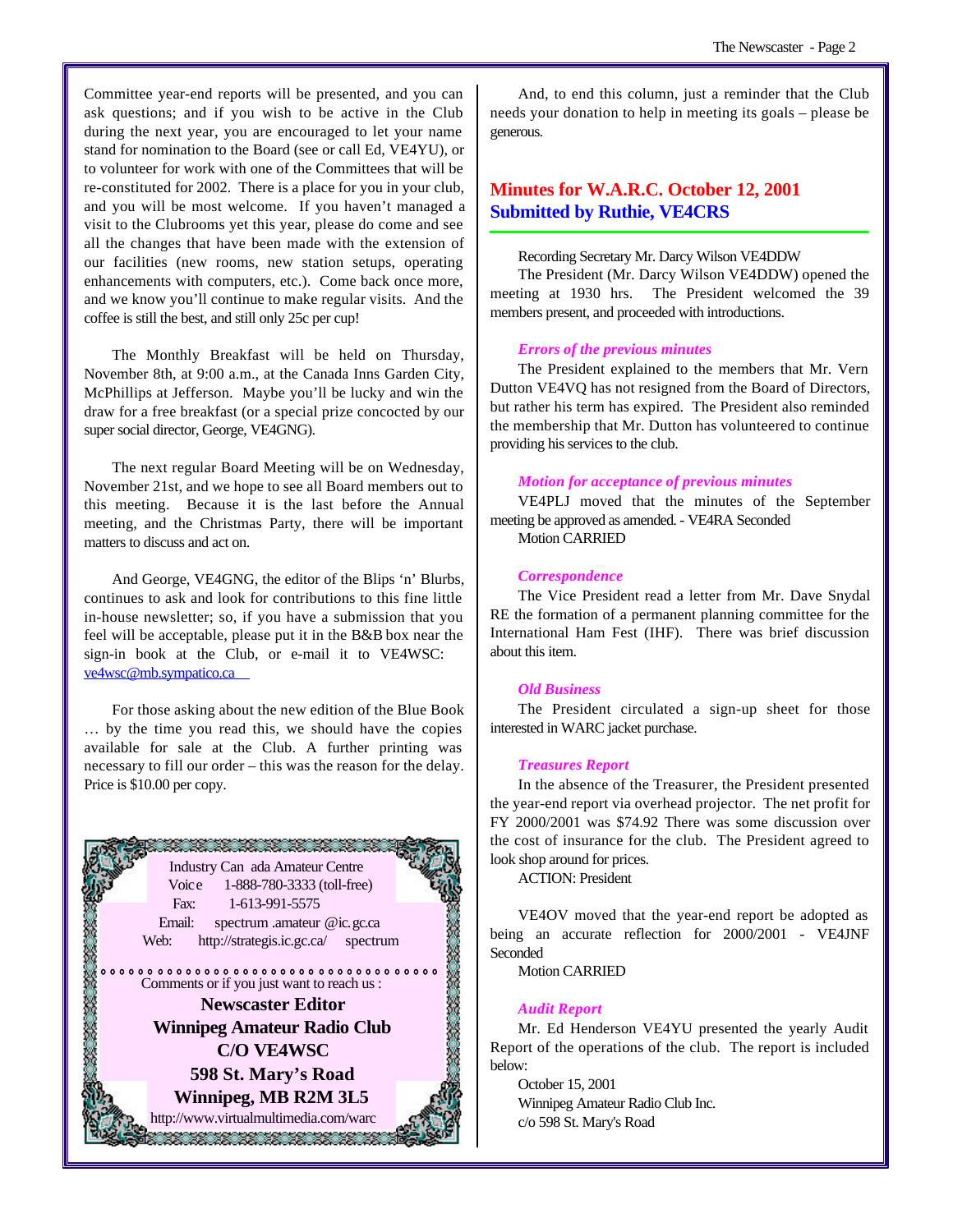#### Winnipeg, MB R2M 9L5

To All Members of the Winnipeg Amateur Radio Club:

As auditor of the financial records of WARC, I present the following report.

The information provided to me by WARC treasurer, Susan Collings, VE4SYM, seems to be complete and correct and represents the true financial position of the Winnipeg Amateur Radio Club as of July 31, 2000. All records appear to be in order and have been well maintained. WARC is fortunate to have a professional like Susan as treasurer.

Summary of financial records as audited on October 15, 2001:

Starting balance at August 1, 2000 ................. 3885.68 (This included an outstanding check for \$25.00) Receipts from August 1, 2000 to July 31, 2001 ...... 4714.79 Disbursements from August 1, 2000 to July 31, 2001 4789.87 Balance as per WARC ledger of July 31, 2001 ....... 3810.60 Balance as per bank statement of July 31, 2001 ..... 3810.60

There is a petty cash float of \$150.00 outstanding making WARC's real assets. \$ 3960.60

The cash position of the Winnipeg Amateur Radio Club Inc., as of July 31, 2001, is as stated.

Audited and respectfully submitted by:

//Original Signed By//

Ed Henderson, VE4YU

Mr. Henderson also spoke about his concern of the expenditure of funds WRT prizes. He believes that the club should reduce or stop buying prizes for the general meeting. Discussion followed. The President explained that these prizes draws are meant to be self-sustaining, but with an unexpected drop in attendance this did not happen. The prizes are purchased in advance, while on sale to ensure the best price. The President also motioned that the membership renewal prize awarded in previous years has discontinued.

Mr. Michaels VE4SYG requested a report on the cost of prizes over the previous few years.

ACTION: Treasurer

#### *WARC Budget 2001/2002*

The President introduced the proposed operating budget for 2001/2002. He explained the line items, and clarified some questions from the membership. Board of Directors agreed to keep looking for ways to save money on operating costs, ie. Printing, stamps, etc.

VE4HQ moved that the budget be adopted - VE4JNF **Seconded** 

Motion CARRIED

#### *Radio Amateurs of Canada (RAC)*

Mr Lord VE4OV presented a report on behalf of RAC. 1. A new RAC Director for Ontario South has been appointed – Mr. Bob Cooke VE3BDB.

2. The next CARAB Meeting is in Ottawa on 13 Nov 2001. Mr. Lord will attend and discuss various issues with Industry Canada.

3. RAC President Ken Oelke VE6AFO has returned from the 14th IARU Region 2 Triennial Conference in Guatemala.

4. Industry Canada has modified their database of callsign privileges to show only "Morse" where their previous info showed the actual speed attained. IC is rethinking its approach after numerous complaints.

#### *DX Sleuths*

Mr. Romanchuck VE4SN briefed to members on the status of DX. Solar flare activity remains high.

#### *Amateur Radio Emergency Service (ARES)*

Mr. Mills VE4SE briefed the members on the recent exercise "Head of the Red Regatta". He also reminded members of the upcoming meeting Tues 17 Oct 01.

#### *Prize Draw*

VE4QZ was the lucky winner of a 30 piece tool kit. Mr Pura graciously donated the item, and asked for another draw. The second lucky person was VE4GZ

VE4YG was the winner of the second prize, a multimeter kit.

Meeting adjourned at 2030hrs with coffee, followed by a presentation by Mr. Michaels VE4SYG.

# **From the Planning Chair: Glen, VE4GWN**

I wish to thank Dan, VE4SYG for his presentation for October. I'm sorry I couldn't be there, and judging by what I've been told, it sounds like it was a good one. Thanks again, Dan.

After some confusion, and misunderstandings, on my part, I can safely say that for the month of November we will have Ron Place, VE4PL giving us a short history lesson about VE4VJ (SK) and why we have a repeater named after him. Ron will also be bringing a 10 min. video that should also be interesting.

December will be our annual Christmas Party. I'm not going to say what is planned because, then I won't have anything to write next month.

I have had some great suggestions and volunteers for speakers, and I think that soon I'll be working on next years program. Please keep the suggestions coming by: e-mail ve4gwn@rac.ca ; by phone 831 8082 (evenings); or on the VE4WPG repeater, most evenings.

Hope to see you all at the next meeting.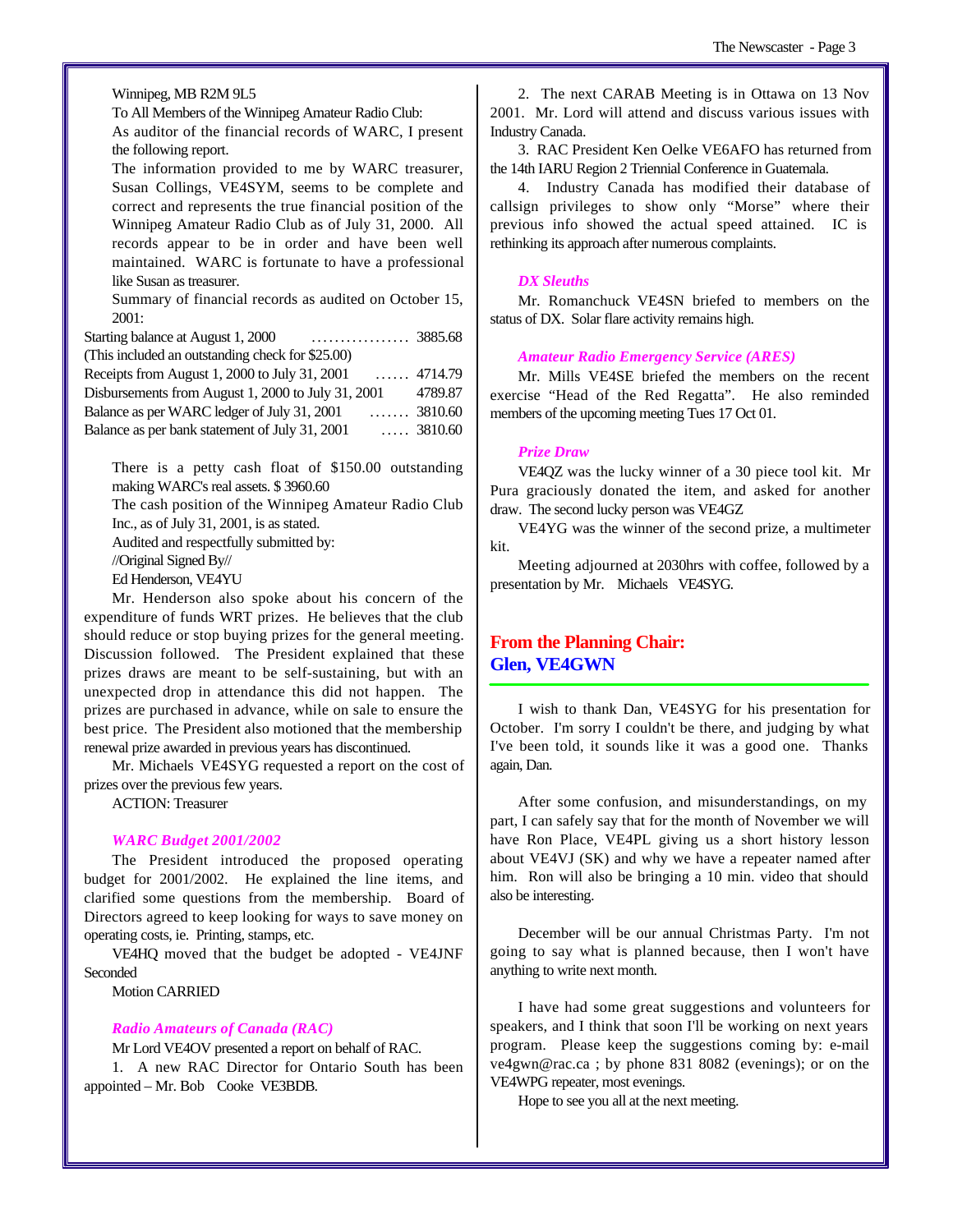# **Winnipeg ARES Report by Jeff, VE4MBQ - Winnipeg EC**

Fifteen WPGARES members provided amateur communications SAT 06OCT for the Head of the Red Regatta at Winnipeg Rowing Club. The event had been scheduled for a balmy September morning but was pushed back by WRC Executive in an effort to recruit more rowers. Thanks to VE4s: HK, DDW, MJM, MMG, KAZ, ACX, GWB, WTS, VID, CDP, HAZ, DWG, WF, SE, AJR.

A big thank-you to Dick VE4HK and Mariska VE4MMG for organizing the WPGARES booth at the WARC Flea Market 21OCT. A comprehensive report filed by Dick and Mariska appears elsewher e in this newsletter.

Lately I've been reporting more than doing - the Regatta was the weekend before we moved and the Flea Market was the weekend after, I had no idea that our 2.2 Km move would be so time consuming. Our new basement still looks like a warehouse full of boxes and so far I only have temporary antennas up for 2m and 6m.

WPGARES in conjunction with MEMO will be participating in The Festival of Lights on Saturday 17NOV. Members interested in volunteering to decorate the EMCC or be in the parade should get in touch ASAP with Richard VE4KAZ. e-mail is rkazuk@escape.ca

Our next meeting is TUE 20NOV 1900h at West Kildonan Library 365 Jefferson Avenue. A representative from 735 Communications Regiment is scheduled to give a presentation on the types of communications that they provide and the methodology (modes and equipment) they use.

# **Web Site**

Does anyone know what happened to the VE4.net web pages. Has anyone heard Bob, VE4ZAP on the air? Does anyone know where he is? The pages were a very good indicator of what was happening in amateur radio in Manitoba. And if they are gone so is the appearance of amateur radio in Manitoba as far as the rest of the world is concerned (except for those who are actually on the air and making contacts for us).

I know I would like to see the pages back on line again. All we need is a sponsor for the site, and someone to manage the changes as they happen. I did it for a number of years before Bob took over. But what we really need is the source pages that Bob had.

Can any one help out here?

# **Contest Calendar**

## *November*

| <b>IPA</b> Contest            | CW          | 0600Z Nov 3      |
|-------------------------------|-------------|------------------|
|                               |             | 1400Z Nov 3      |
| <b>Ukrainian DX Contest</b>   |             | 1200Z Nov 3      |
| <b>ARRL Sweepstakes CW</b>    |             | 2100Z Nov 3      |
| <b>ARCI</b> Running the QRP   |             | 2100Z Nov 3      |
| IPA Contest,                  | <b>SSB</b>  | 0600Z Nov 4      |
|                               |             | 1400Z Nov 4      |
| High Speed Club CW            |             | 0900Z Nov 4      |
|                               |             | 1500Z Nov 4      |
| Japan Int. DX                 | Phone       | 2300Z Nov 9      |
|                               |             | 2300Z Nov 11     |
| Anatolian ATA                 | PSK31       | 0000Z Nov 10     |
| WAE DX Contest,               | <b>RTTY</b> | $0000Z$ Nov $10$ |
| <b>ARRL</b> International EME |             | 0000Z Nov 10     |
| OK/OM DX                      | CW          | 1200Z Nov 10     |
| CQ Western Electric           |             | 1600Z Nov 10     |
| LZ DX Contest,                | $\rm CW$    | 1200Z Nov 17     |
| IARU Region 1 160m            |             | 1400Z Nov 17     |
| Carnavales de Tenerife        |             | 1600Z Nov 17     |
| LI/NJ-QRP Doghouse            |             | 1700Z Nov 17     |
| <b>ARRL Sweepstakes SSB</b>   |             | 2100Z Nov 17     |
| RSGB 1.8 MHz                  | $\rm CW$    | 2100Z Nov 17     |
| CQ Worldwide DX               | $\rm CW$    | 0000Z Nov 24     |
|                               |             |                  |

# *December*

| <b>TARA RTTY Sprint</b>        | 1800Z Dec 1         |
|--------------------------------|---------------------|
| Tennessee QSO Party            | 1800Z Dec 2         |
| <b>QRP ARCI Holiday Sprint</b> | 2000Z Dec 2         |
| <b>ARRL 160-Meter Contest</b>  | 2200Z Dec 7         |
| <b>ARRL 10-Meter Contest</b>   | 0000Z Dec 15        |
| OK DX RTTY Contest             | 28MHz, 0000Z Dec 15 |
| <b>SWL Contest</b>             | 0000Z Dec 15        |
| Croatian CW Contest            | 1400Z Dec 15        |
| <b>AGB Party Contest</b>       | 2100Z Dec 21        |
| <b>DARC Christmas Contest</b>  | 0830Z Dec 26        |
| <b>RAC Winter Contest</b>      | 0000Z Dec 29        |
| <b>Stew Perry Topband</b>      | 1500Z Dec 29        |
|                                |                     |

*Parkside Appliance & Electronics*



**Sales & Service of Computers & Software Home repairs offered**

**John, VE4JNF 386 Belvidere Street 885-9278 www.escape.ca/~ve4jnf ve4jnf@escape.ca**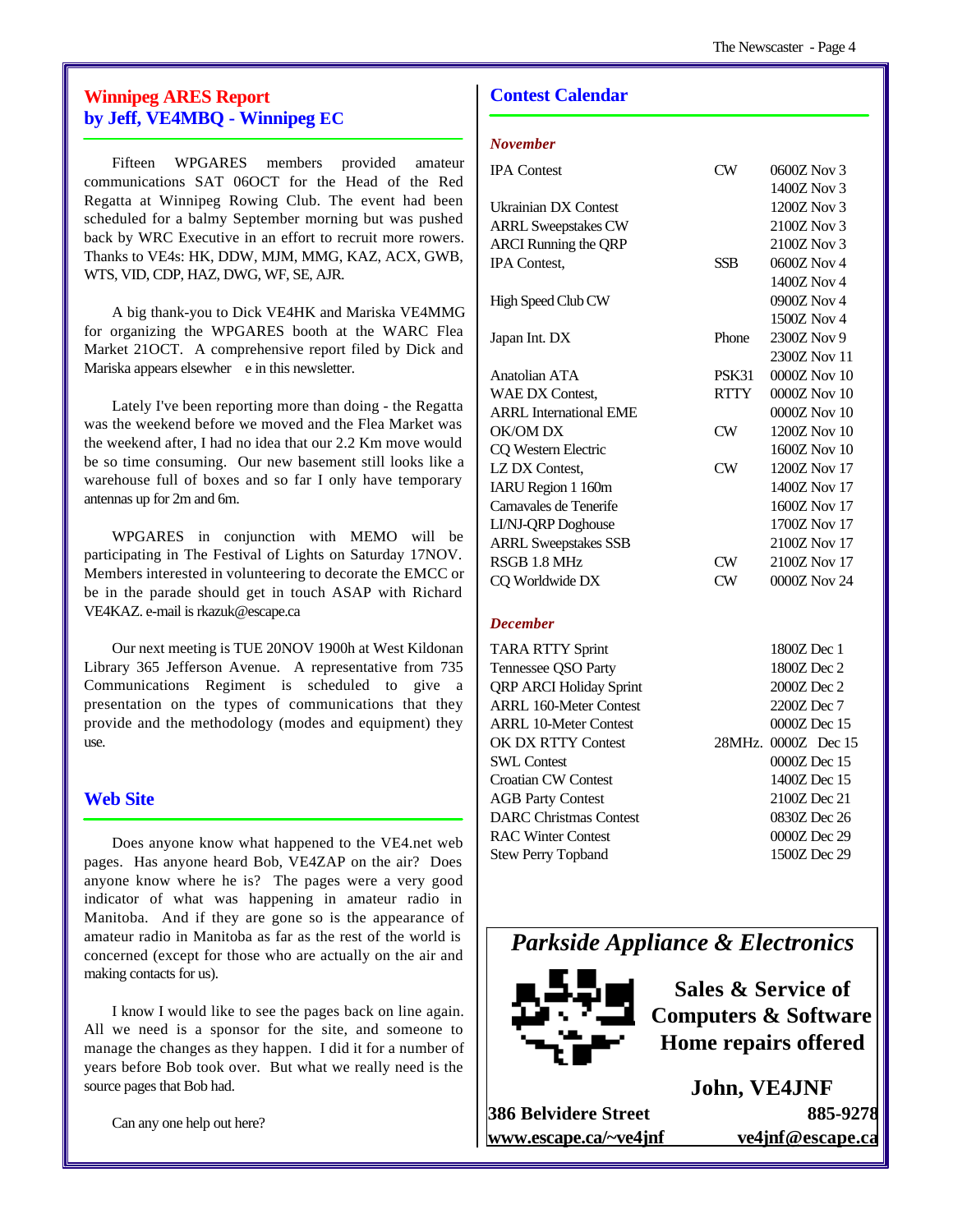## **News from the Net**

# *ITU ADOPTS RECOMMENDATION ON AMATEUR QUALIFICATIONS*

The International Telecommunication Union (ITU) has adopted new Recommendation ITU-R M.1544, Minimum qualifications of radio amateurs. In consideration that certain minimum operational and technical qualifications are necessary for the proper operation of an amateur or amateur-satellite station, the document recommends that at minimum, any person seeking an amateur license should demonstrate theoretical knowledge of specific topics in the areas of radio regulations, methods of radiocommunication, radio system theory, radio emission safety, electromagnetic compatibility, and avoidance and resolution of radio frequency interference.

The international Radio Regulations have long required that administrations take such measures as they judge necessary to verify the operational and technical qualifications of any person wishing to operate an amateur station," observed International Amateur Radio Union Secretary David Sumner, K1ZZ. "In anticipation of changes that are likely to be made in the amateur and amateur-satellite service regulations at the next World Radiocommunication Conference, the new Recommendation provides additional definition to these qualifications without reducing the prerogative of an administration to set its own standards." IARU REGION II NEWS September 2001 - # 2001/06 http://www.iaru-R2.org/ news0109 e.htm

#### *CQ ASKS CONTESTERS TO E-MAIL ALL LOGS*

CQ magazine is asking all participants in CQ-sponsored Amateur Radio contests to submit their logs electronically. "In light of recent events regarding hazardous items sent through the mail, logs received through the mail at the CQ offices will be held unopened until all potential health risks have been evaluated," a CQ Communications news release said. CQ said it cannot guarantee that logs submitted via the US Postal Service will be opened. All logs for the CQ World Wide DX Contest, the CQ WPX Contest, the CQ World Wide 160-Meter Contest, the CQ World Wide VHF Contest and the CQ/RTTY Journal RTTY contests should be submitted via e-mail according to the instructions in the rules for each contest. CQ Communications President Dick Ross, K2MGA, said CQ regrets the inconvenience to contesters lacking Internet or e-mail access or those who log by hand, but he said CQ did not want to risk the chance that staff members or contest committee volunteers might be exposed to dangerous packages sent through the mail. CQ suggested that contesters not now using computer logging programs start doing so. CQ also suggested that hand loggers transcribe their logs into an ASCII (.txt) file using a word processor, separating each contact element with a tab, separating each contact with a carriage return, and e-mailing

the resulting file to the address listed in the contest rules. "Be sure to include the required information about your station in a covering e-mail message," the CQ notice advised. --CQ Communications news release

#### *IARU Region 2 Conference in Guatemala Concludes*

The International Amateur Radio Union, Region 2, held its 14th General Assembly in Guatemala City, October 1-5. Twenty-one IARU member-societies from throughout the Americas were represented in person or by proxy.

The conference:

- $\odot$  Endorsed the objective of a worldwide allocation of at least 300 kHz for the amateur service at 7 MHz, while maintaining a 300-kHz allocation for Region 2 amateurs as "an essential and non-negotiable requirement." The conference emphasized that other objectives being sought by international broadcasters "should not be permitted to detract from reaching" these goals.
- $\odot$  Asked the IARU Administrative Council to study other ways to reduce interference from the users of CB radio equipment, particularly in the 10 and 12 meter bands.
- $\odot$  Urged Region 2 member-societies to support a coordinated approach to secondary allocations to the amateur service in the low-frequency bands 135.7-137.8 kHz and 160-190 kHz.
- $\odot$  Requested the Region 2 Executive Committee to study the possibility of an amateur allocation near 5 MHz, similar to the domestic allocation recently requested by the ARRL in the United States.
- $\odot$  · Supported the revision of Article S25 of the international Radio Regulations, as proposed by the IARU Administrative Council, including the incorporation by reference of Recommendation ITU-R M.1544. This would permit the Recommendation concerning operator qualifications in the Amateur Service to be updated in the appropriate ITU-R Study Group rather than being drafted in a World Radiocommunication Conference. A proposal to amend Article S19 to permit greater flexibility in the formation of Amateur Radio call signs also was endorsed.
- $\odot$  · Encouraged member-societies to urge individual radio amateurs to intensify their efforts to bring more persons to join Amateur Radio, with special attention to young people. A number of activities that have proven to be successful were offered for consideration.

#### *UK to introduce Foundation Licence in 2002*

A weekend foundation licence, more privileges for Novice licensees and five words per minute Morse for full privileges.

These are the main changes to amateur radio licensing in the United Kingdom. Also provided for are more liberal supervised operating rules for amateurs in training courses.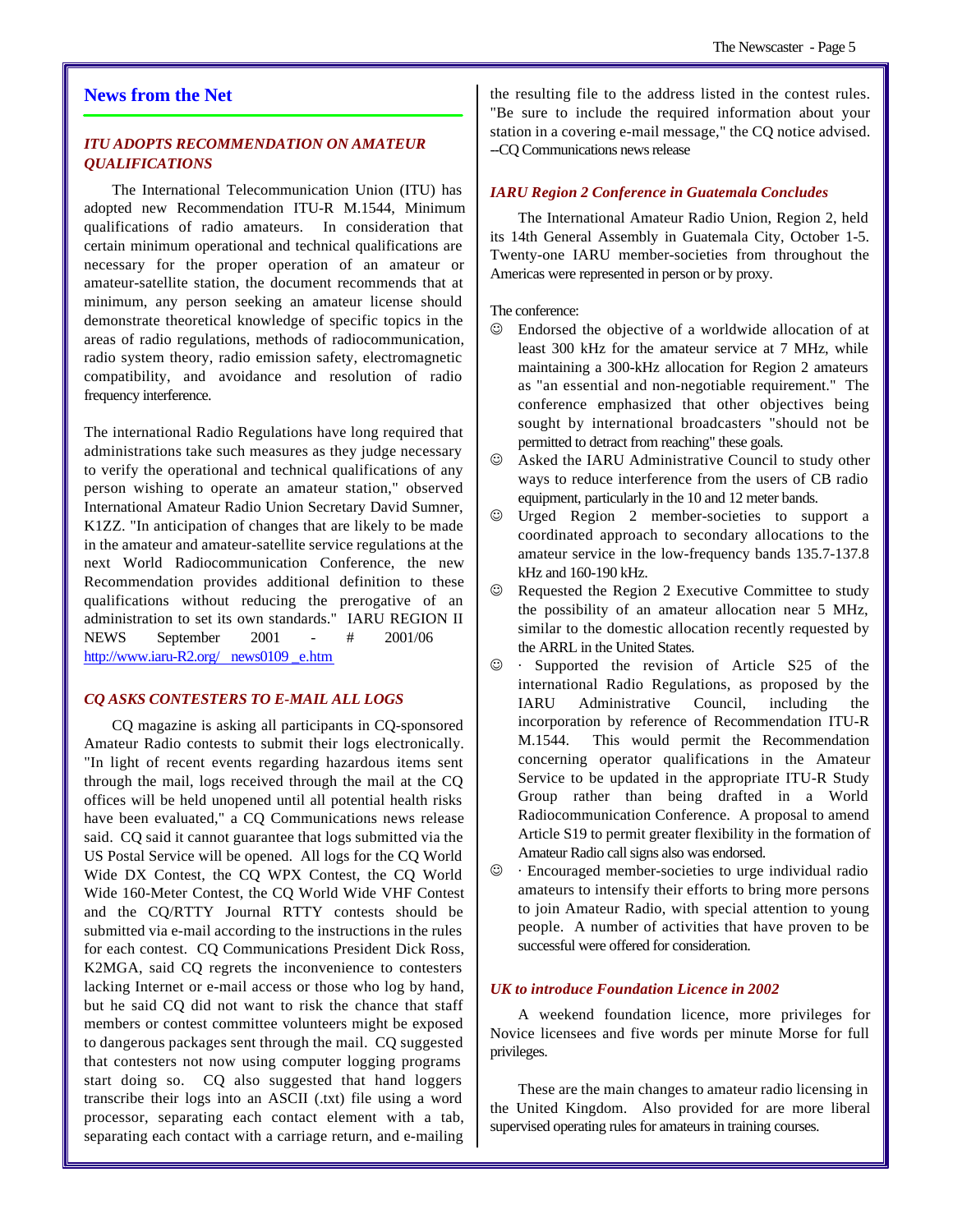The changes were jointly announced last Friday by the UK Radiocommunications Authority and Radio Society of Great Britain. The aim is to make amateur radio more attractive as a technical hobby.

Effective immediately, UK Class A/B licensees (which have 5 words per minute Morse) will become Class A licensees and receive full Class A privileges.

From October 1, Novice licensees who have passed an HF Morse test will receive access to all amateur frequencies with a 50 watt output power limit. Novice licensees with no Morse will have access to all amateur bands above 50 MHz. These licence grades will in future be called 'Intermediate' grade.

The Foundation licence will commence at the beginning of 2002.

This licence will provide access to most of the amateur bands, and restrict licensees to a maximum power of 10 watts RF output. Foundation licence holders will be prohibited from constructing their own transmitting equipment. Instead they will be required to use commercially-manufactured items, or properly-designed commercial kits.

Study for the Foundation licence may be undertaken over a weekend, and is based on the tradition that amateur radio is a hobby learnt mainly through self-training. Pilot courses will run from October 1 to evaluate syllabus and training material. The RA expects the full scheme to be operational from January 2002.

Until now, Britain has prohibited unlicensed people talking via amateur radio, even when a licensed operator is present. These restrictions have been loosened somewhat. Now unlicensed trainees on a registered training course may be supervised by full licence-holders to operate a station and contact other UK licensed amateurs.

So the UK changes are, in summary,

- 5 words per minute Morse for full privileges,

- more privileges for Novices,
- an easy-entry Foundation licence and
- allowance of supervised operating.

If Morse testing is abolished after the 2003 conference, the UK will be left with three licence grades - Foundation, Intermediate and Full.

With the UK being the first major country to introduce a Foundation style of amateur licence, there is little doubt that amateurs in other countries that may be weighing up the pros and cons of such change will be watching development in Britain closely.

#### *Morse Code to be featured on upcoming X-Files episode:*

Rob Ginkowski, WA6CW, of Hollywood, California, served as a technical adviser to The X-Files star Robert Patrick for an upcoming episode. Patrick's character, John Doggett, was in a hospital bed, paralyzed, and was required to send a Morse code message by tapping his index finger. WA6CW (who also works as an actor) taught Patrick how to tap out the message at about 5 WPM. "He was a fast learner," Ginkowski commented. No word on what the message was, but it might be, "The truth is out there." The episode, entitled "4-D," is scheduled to air Sunday, December 9, on the Fox TV Network. - From ARRL online newsletter.

# *FCC PUTS KENWOOD "SKY COMMAND" PETITION ON PUBLIC NOTICE*

The FCC has put on public notice a rulemaking petition from Kenwood Communications Corporation requesting that the FCC relax restrictions on Amateur Radio auxiliary station operation. The FCC assigned the rulemaking number RM-10313 to the petition and invited public comment. The petition marks Kenwood's latest attempt to legalize its "Sky Command" remote station control system. Kenwood seeks a change in Part 97 rules that would expand permission to operate an auxiliary station on all 2-meter frequencies above 144.5 MHz, except on 145.8 to 146.0 MHz. While not mentioning Sky Command by name, Kenwood said the proposed rule change "would allow the development and use by amateurs of new technology devices and increase the utility of the limited amateur allocations." Current FCC rules limit auxiliary operation to certain frequencies above 222.15 MHz. In July 2000, the FCC declared that use of the Sky Command did not comply with Amateur Service rules --specifically Section 97.201(b) --and declined to grant a waiver make it legal. The ARRL commented in opposition to Kenwood's earlier efforts to have the system declared to be in compliance, and it refused to permit Sky Command advertisements in QST

http://www.arrl.org/news/stories/2000/07/28/3/ Sky Command lets a user control a fixed HF station via a pair of dual-band transceivers. It operates in full duplex, using frequencies on 70-cm and 2 meters. In its latest Petition for Rule Making filed May 1, Kenwood asserted that auxiliary operation is "poorly defined" in the FCC rules and "significantly overregulated." Kenwood argued that present limitations on auxiliary operation no longer are appropriate in today's amateur environment and should be withdrawn. Amateurs may view and comment on the Kenwood proposal via the FCC's Electronic Comment Filing System (ECFS),

Http://www.fcc.gov/e-file/ecfs.html

- ARRL online newsletter

Registration opens for Level II Emergency Communications on-line course: Registration for the ARRL Level II --Intermediate Amateur Radio Emergency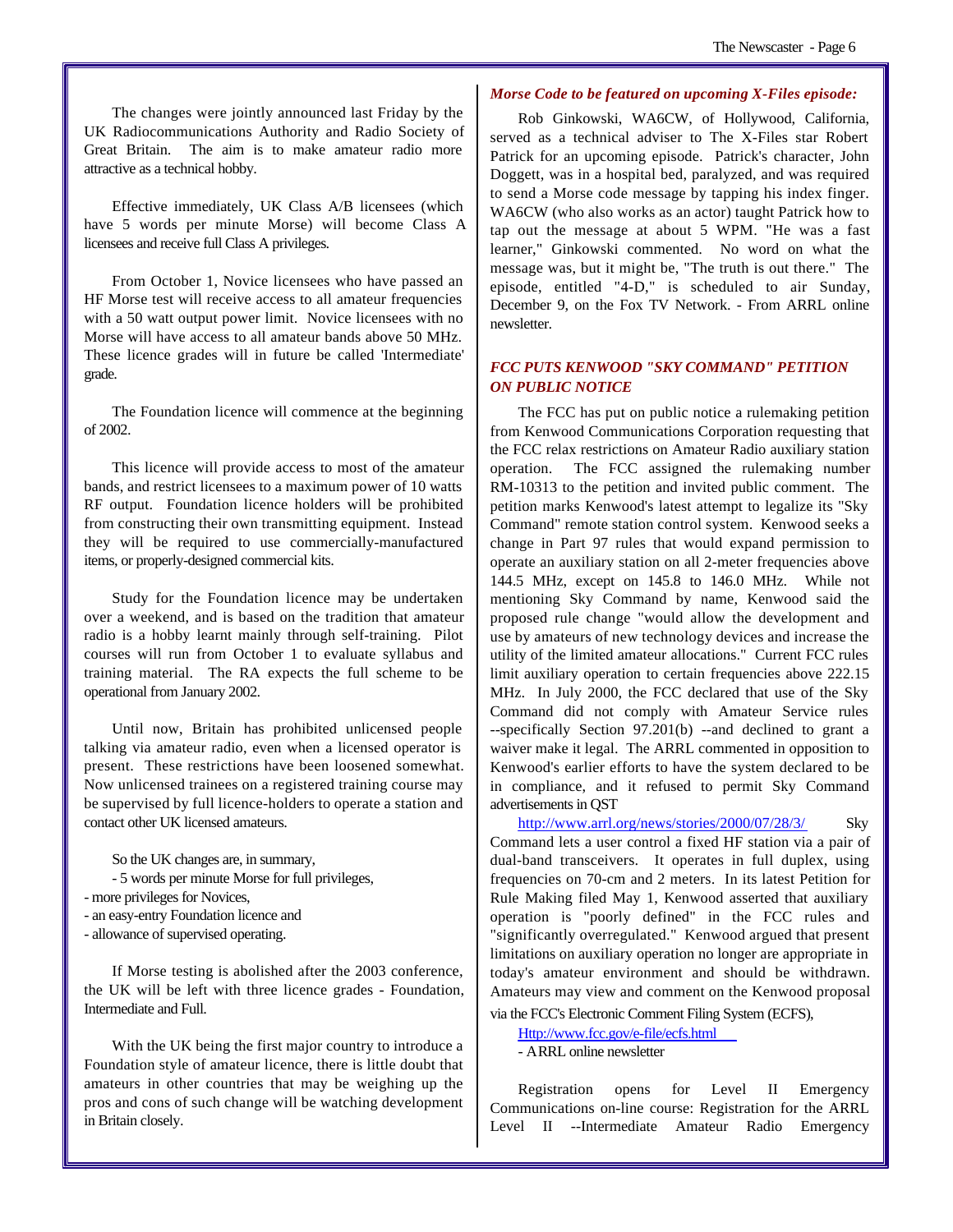Communications Course (EC-002) opens Monday, October 29, at 4 PM Eastern Time. On-line classes will begin the following week. For those with previous experience and for anyone who took the Level I course (EC-001), this course will enhance your skill and knowledge by providing a more in-depth look at emergency communications. To enroll, visit the ARRL Certification and Continuing Education Course Registration Page  $\frac{\text{https://www.arrl.org/forms/ccc}}{\text{https://www.arrl.org/forms/ccc}}$  after 4 PM Monday. Welcome letters go out later in the week after each student has been assigned a mentor. Access codes will be sent the following week. To learn more, visit the Certification and Continuing Education Program Home Page <http://www.arrl.org/cce> or contact Certification and Continuing Education Coordinator Dan Miller, K3UFG, cce@arrl.org - ARRL online newsletter

# **HINTS & KINKS By Ralph, VE4RY**

#### *Subject: SSB Transmission*

This may be helpful to operators who are new to SSB operation, particularly on the HF bands. After setting the mic gain so your ALC reading is within the normal range, you may be concerned that you are showing much less than full power on the RF output meter when you talk. This is normal.

Typically, on a 100-watt transmitter, you will only see about 35 watts out on voice transmissions, because the wave form of a human voice is not a sine wave, yet the RF power detectors require a sine wave for an accurate reading. A quick source of an approximation of a sine wave is to simply whistle into the microphone. This should indicate close to full power output. [It is interesting to note the variation in power generated when you sound different vowels.] If you are showing close to full power when talking on SSB, you are likely splattering and may also be causing RFI. Use a dummy load for these tests, of course. Enjoy!

### **Silent Key**

R.J. (BERT) ANDERSON VE4AP Passed away peacefully at Deer Lodge Hospital on October 26, 2001 at the age of 93. Amateur Radio (hamming) was an all consuming passion and joy to Bert. He was licensed as VE4AP in 1932. He saw and did all from spark gap to space and Internet technology with enthusiasm. He was honoured with a life membership in the Winnipeg Amateur Radio Club, Manitoba Ham of the Year, and Canadian Amateur of the year in 1981. Bert was also a life member of the Manitoba Amateur Radio Museum at Austin. He was proud that son Robert (VE4AU), daughter Gale (VE4GAL) and son-in-law Moe (VE4MOE) followed him in the hobby.

# **More on Internet Security Extracted form Ham Radio Online**

Since installing ZoneAlarm, I have been amazed to see the number of probes/port scans attempted on to my PC over my dial up Internet connection. Once, I received an incoming port scan probe within 10 seconds of connecting to the Internet, and then 6 more probes in the next 2 minutes.

My recommendation: Never access the Internet without the use of firewall software. Certainly this applies to cable modem and DSL connections, but also to dial up Internet access too. If you have a cable modem or DSL connection and are not using firewall software, then I can guarantee your personal computer is under attack whenever it is turned on. What hackers might do with information about your system, or access to your files, is up to them. I can think of many nasty things they might choose to do, but which I will not detail here.

To see how vulnerable your system is (and this is not even a complete test by any means), visit the ShieldsUp test web page of Gibson Research Corporation. Then choose "Test my shields" and "Probe my ports" (near the bottom of the page). The GRC web server will then do a modest probe of your system and display examples of your Internet vulnerabilities. These tests are hardly exhaustive but merely illustrative of security holes in your personal computer.

Windows XP, I am told, now includes half of a firewall interface. Their interface will block unauthorized access to your PC from the Internet. What's missing is the other half blocking unauthorized access from your PC to the Internet. You may thinking, why would I block unauthorized access from my own PC? The reason is because of "spyware" and viruses that may install on your system and then unknowingly to you, feed data across the Internet to some hacker. Some viruses have worked in this manner to collect account numbers and passwords and other information.

If you use Windows 9x, you can download a free version of a two-way firewall from **ZoneAlarm** 

For the Macintosh, the new OS X operating system includes better security features. This **article** contains information on an OS X shareware firewall. Norton sells firewall software for the Mac. NetBarrier is another fine product for Mac OS 9.x (OS X version coming).

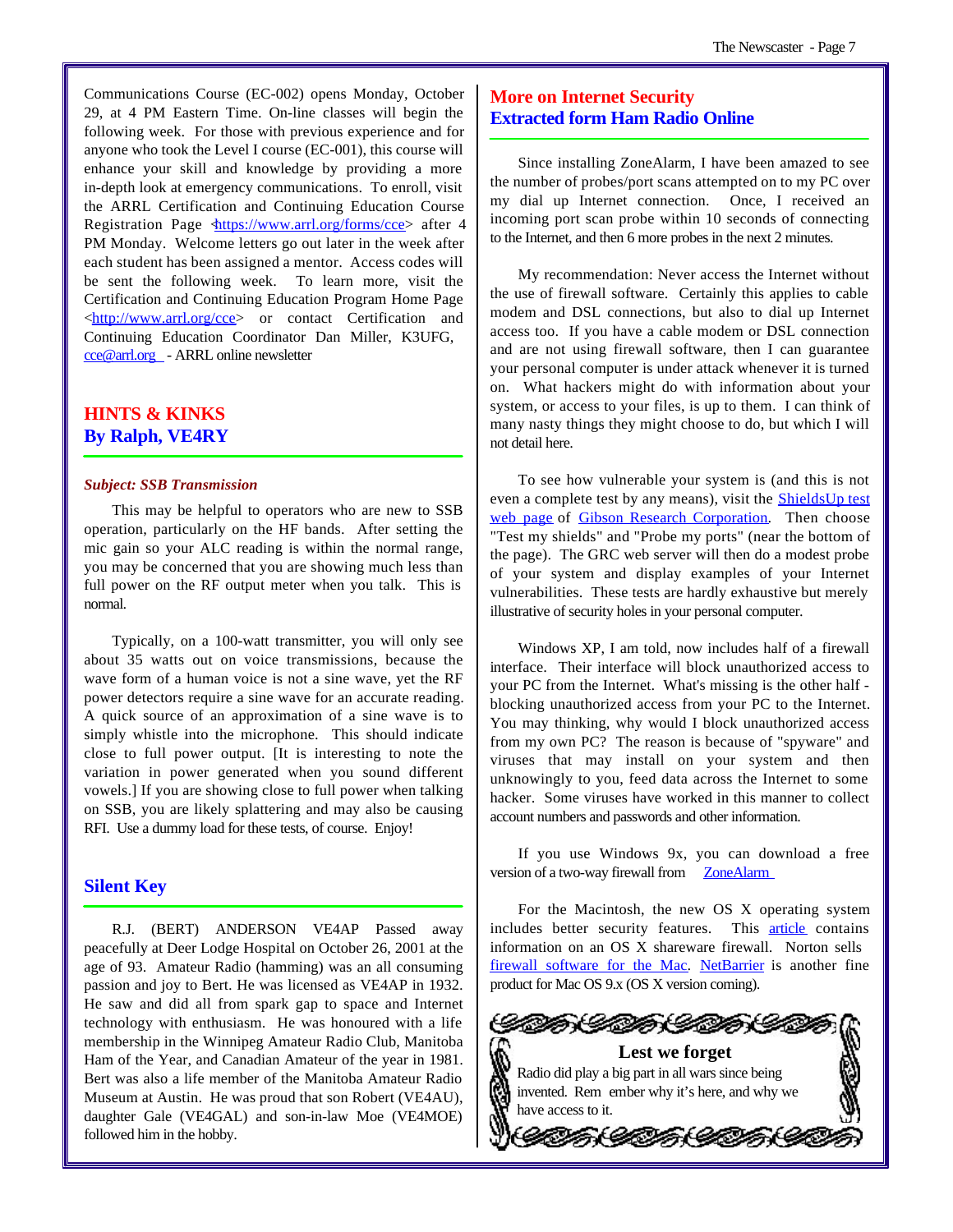# **Radials - How Many? How Long?**

Merv Stump (W2OE)

#### *(extracted from* http://www.eham.net/ *)*

I have been chasing DX on the low bands for more than 15 years using vertical antennas for most of that time. I graduated from 1 vertical to 2 verticals to 4 verticals and always with the same question: How many radials do I need and how long should they be? The quick answer is certainly the more the better and the longer the better. However, there does appear to be a point of diminishing returns and there appears to be an optimal way to use a fixed amount of wire.

The following is based on hundreds of hours of laying down radials, conventional wisdom and only antidotal evidence but I am convinced it is sound.

The distance between your radials at their outer most tips should be 0.05 wavelengths or less. Let's take a look at what this would mean on 80 meters. A full wavelength at 3.8 MHz is 984/3.8 or 258.9 feet. Lets round that up to 260 feet.  $260*.05 = 13$  feet. Assuming that our radials are a quarter wavelength long then each radial is 65 feet long and the circumference of the circle covered by our radials is 2\*pi\*65 or 2\*3.1416\*65 or 408 feet. In order for the outer most tips of our radials to be 13 feet apart we need 408/13 or 31 radials. Adding more quarter wavelength radials will result in only marginal improvement. However, if you can make your radials a half wavelength long then you can continue to see significant improvement as you add radials up to about 62. The circumference of this circle is 816 feet and 816/13 is 62. Conversely if your radials are only 1/8 wavelength you will see little improvement beyond 15 or 16 radials. Does this mean the shorter the radials the fewer you need? Of course not, but it does mean the shorter the radials the fewer you can use efficiently. The longer the radials the more you can use efficiently and the more the better.

Point 1 assumes that our primary constraint is the length of the radial. With the cost of wire the constraint may well be the total amount of wire you have. Question now becomes for a fixed amount of wire what is the trade off between radial length and radial number for the most efficiency. With a little algebraic manipulation of the above concept we can derive the following formula:

 $RL = SQRT (TL/(40*pi*WL))*WL$ 

Where  $RL =$  the radial length in feet;  $TL =$  the total amount of wire we have in feet; and  $WL = a$  wavelength in feet at the frequency we are interested in.

Lets take the above 80 meter example and assume we have 1000 feet of wire to work with  $-TL = 1000$ .  $1000/(40*3.1416*260) = 0.0306.$ 

The square root of 0.0306 is 0.1749.  $0.1749*260 = 45.48.$ 

So our radial length (RL) should be 45 feet and dividing 1000 by 45 gives us 22 radials. The most efficient use of 1000 feet of wire, at 3.8 MHz, is to divide it into 22 radials each 45 feet long. Let's verify that this gives us radials whose outer most tips are .05 wavelengths apart. We have already determined that a wavelength at 3.8 MHz is 260 feet and that .05\*260 is 13. If our radials are 45 feet long the circumference of the circle covered by the radials is 2\*pi\*45 or 282 feet. Dividing 282 by 22 we get 12.8 feet between the tips of our radials or essentially the 13 feet we were looking for.

Our quick answer still stands - the more the better and the longer the better. In addition the longer the radials the more radials you can use efficiently. However, for a given radial length there is a point beyond which you are pretty much wasting your time; and for a given amount of wire there is an optimal way to use it.

# **HINTS & KINKS By Ralph, VE4RY**

#### *Non-resonant Parasitic Antenna Reflectors*

Often we are in a portable situation where our signal could use a little boost.

My job used to take me to steel buildings in the country, with microwave towers beside them, and [on my lunch hour, of course!] I was often was able to make some great DX contacts: Bahrain from Petersfield on 10 meters, Stonewall to Rennie on 2 meters simplex] by judiciously parking my vehicle so the mobile antenna was close to the steel building.

The ideal distance would be 1/4 wavelength, but it was not all that critical. You may recall astronaut Owen Garriot, W5LFL using a two meter loop in the window of the space shuttle a while back, with a sort of deep dish baking pan behind it acting as an isolator and reflector.

Anyway, next time you're out and about and having a problem getting into a distant repeater, it may be worth a try to position your mobile or handie-talkie antenna next to a large metal object to see it this helps you get out. Something for nothing... a ham's delight!

#### **Are you a member of Radio Amateurs of Canada (RAC)?**

Why not. You enjoy the hobby, right, then why not help support it at the national level. You are probably members of other associations, (professional engineers etc...) Why not do the same for a hobby you enjoy.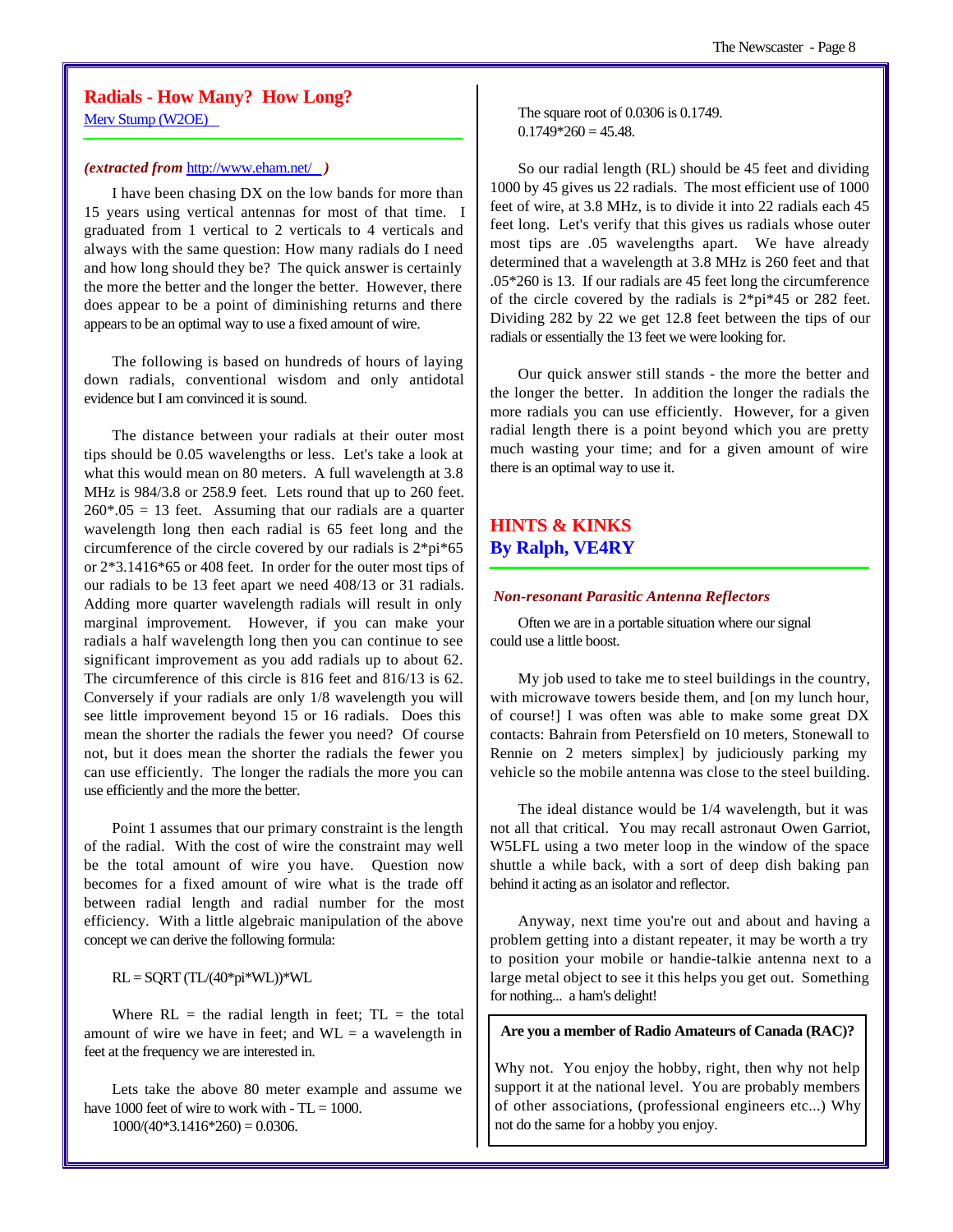# **Politically Incorrect DX By AC6V**

QRZ from DX21DX - Big Pileu p -

The YL station go ahead

*DX21DX This is WØW*

WØW -- Nice signal -- W hat's UR name and QTH

*I'm in San Diego and the name is Desiree*

Well Desiree -- I'll be returning to San Diego -- You a single lady?

*Nope - been married for 27 years*

UR 59 Desiree QRZ from DX21DX

# **Common Phrases Used in DX QSOs and Their Actual Meanings**

Transmitted Phrase Actual Meaning

 1) "pse QSL via buro"---------------*"Don't expect to get a card if you don't send return postage."*

- 2) "Send QSL with green stamp."-----*"Send me your card and a \$1, and I'll return one via the bureau."*
- 3) "It's nice to work you again."---*"How many QSOs on the same band and mode do you need?"*
- 4) "Your signals are the strongest*—"The conditions are so lousy, I can on the band today" hardly copy, but I need your QSL card."*
- 5) "I know we've worked before,-----*"With this huge antenna I'm running, but I wanted to tell you what a I can cover up everyone else on good signal you had." the band"*
- 6) "Sorry OM, QRM covered your------*"You used such technical jargon on last transmission." that last transmission, I can't make an intelligent comment."*
- 7) "Many stations are calling-------"*Let me tell you my life story while you, so I won't hold it." the guys waiting go nuts."*

# **Got an article for the Newscaster**

Please forward to ve4hay@rac.ca

# **VHF, UHF and Repeater Definitions Extracted from the RAC web Site**

- $\Box$  am (amplitude modulation) a radio transmission mode in which the strength of the speech signal controls the strength of the transmitter signal. This normally resuilts in two sidebands containing the modulation energy.
- & AMSAT Radio Amateur Satellite Corporation an amateur radio organization promoting and developing amateur radio satellite service. Over two dozen satellites are now in operation, many as a result of AMSAT effort.
- & APRS (Amateur Packet Reporting System) a system which supports plotting of station positions on screen maps
- $\Box$  ASL (above sea level) a method of measuring antenna height
- $\Box$  access code one or more numbers and/or symbols that are keyed in with a telephone key pad to activate a repeater function e.g autopatch, link etc
- $\Box$  antenna separation the physical spacing between transmit and receive antennas, when separate antennas are used
- $\Box$  autopatch a device that interfaces a repeater to the telephone system to permit repeater users to make telephone calls. Often called a "patch" band (amateur radio frequency band) - the range of contiguous frequencies over which amateurs may communicate
- & band-opening a condition that results in greater-than-normal communication range on the VHF and UHF bands
- & band-plan a voluntary system of frequency allocations in each amateur radio band
- $\Box$  break the word used to interrupt a conversation on a repeater , often to indicate that there is an emergency
- $\Box$  CAS (carrier activated switch) see COR
- $\Box$  COR (carrier-operated relay) a device that causes the repeater to transmit in response to a received signal
- & CTCSS (Continuous Tone-Coded Squelch System) This is a sub-audible tone transmitted by your radio in addition to your voice signal. When it is equipped with a CTCSS decoder, a repeater will not function unless it hears the CTCSS tone and the "carrier" signal from your transmitter. Different CTCSS tones are in use for different repeaters or areas. These may be applied to input or output frequencies, or both. CTCSS tones are used to minimize the effects of co-channel interference due to band-openings causing reception of distant signals
- & carrier your unmodulated (no speech) transmitter signal
- $\Box$  cavity resonator a sharply tuned circuit using the physical dimensional
- & resonance of one or more tuned cavities
- $\Box$  channel the pair of frequencies (input and output) used by a repeater